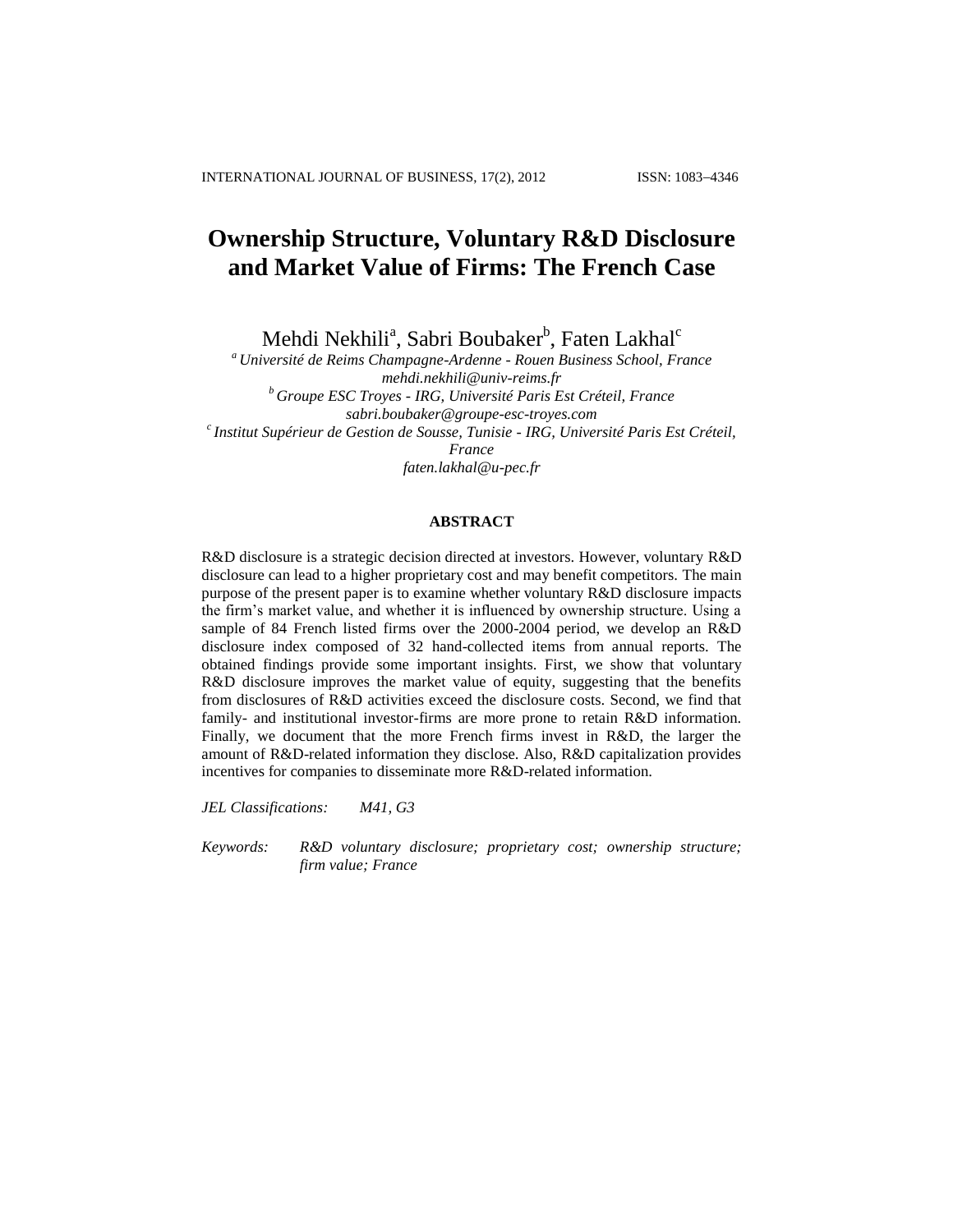### **I. INTRODUCTION**

Research and Development (hereinafter R&D) expenditures are found to lead to a higher market value (Chan *et al*., 1990; Chauvin and Hirschey, 1993). At the same time, R&D activities are considered as an example of an investment that gives rise to agency problems between managers and investors. Hence, discretionary disclosure provides a potentially important tool that enables corporate managers to maximize firm value by reducing existing information asymmetries between insiders and outsiders (Healy and Palepu, 1993). Voluntary R&D disclosure is aimed at achieving specific goals, namely, reduced cost of capital, reduced agency costs arising from conflicts of interest, and reduced risk of a negative transfer of wealth. Verrecchia (2001) sees discretionary disclosure as a substitute for regulation, in order to mitigate information asymmetries. For R&D-intensive firms, monitoring the actions of the agent imposes costs, since there are few informative signals until the outcome of the innovation becomes known, at some future date (Holthausen *et al*., 1995). When managers expect to bear the agency costs, they have incentives to provide voluntarily a greater level of disclosure about the firm's R&D activities.

However, existing research implies that not all R&D firms will have identical disclosure strategies (Healy and Palepu, 1993). Two reasons may explain why some firms do not disclose more information about R&D activities, and instead choose greater discretion. First, R&D activities need some discretion to avoid the possibility that their competitors might benefit from the information disclosed about these activities. Second, R&D-related disclosure differs from other information categories, because the proprietary costs of such disclosure are higher (Verrecchia, 1983; Dye, 1986; Jones, 2007). Disclosure will prevail only if disclosure costs are low enough, or if information asymmetry is sufficiently high. Jones (2007) tests Verrecchia's hypothesis, and finds that higher proprietary costs are associated with lower levels of disclosure about R&D activities. Studying French and Canadian firms, Ding *et al*. (2004) find differences between the two countries in their R&D information disclosing practices. However, the authors did not explain these differences. Ownership structures differ between these two countries and their different structural features may have important implications regarding R&D-related disclosure. While numerous studies have shown the existence of a relationship between ownership structure and corporate disclosure (namely, Ho and Wong, 2001; Chau and Gray, 2002; Gelb, 2002; Hannifa and Cooke, 2002; Eng and Mak, 2003; Ashiq *et al.*, 2007), researches on the link between ownership structure and voluntary R&D disclosure remain virtually nonexistent.

The objective of our research is to fill the existing gap in the literature, by studying how ownership structure affects the level of voluntary R&D disclosure, and the role of disclosure in improving the extent to which stock prices reflect R&Drelated information. On the basis of 84 firms studied over the 2000-2004 period, we develop and hand-collect 32 items from annual reports to construct the voluntary R&D disclosure index. Using an instrumental variable analysis, our results provide some important insights. First, an increase in the level of voluntary R&D disclosure improves the firm's market value. Second, the results provide evidence that family firms are more inclined than others to retain R&D information. We document that foreign ownership dominates French ownership, in explaining the likelihood of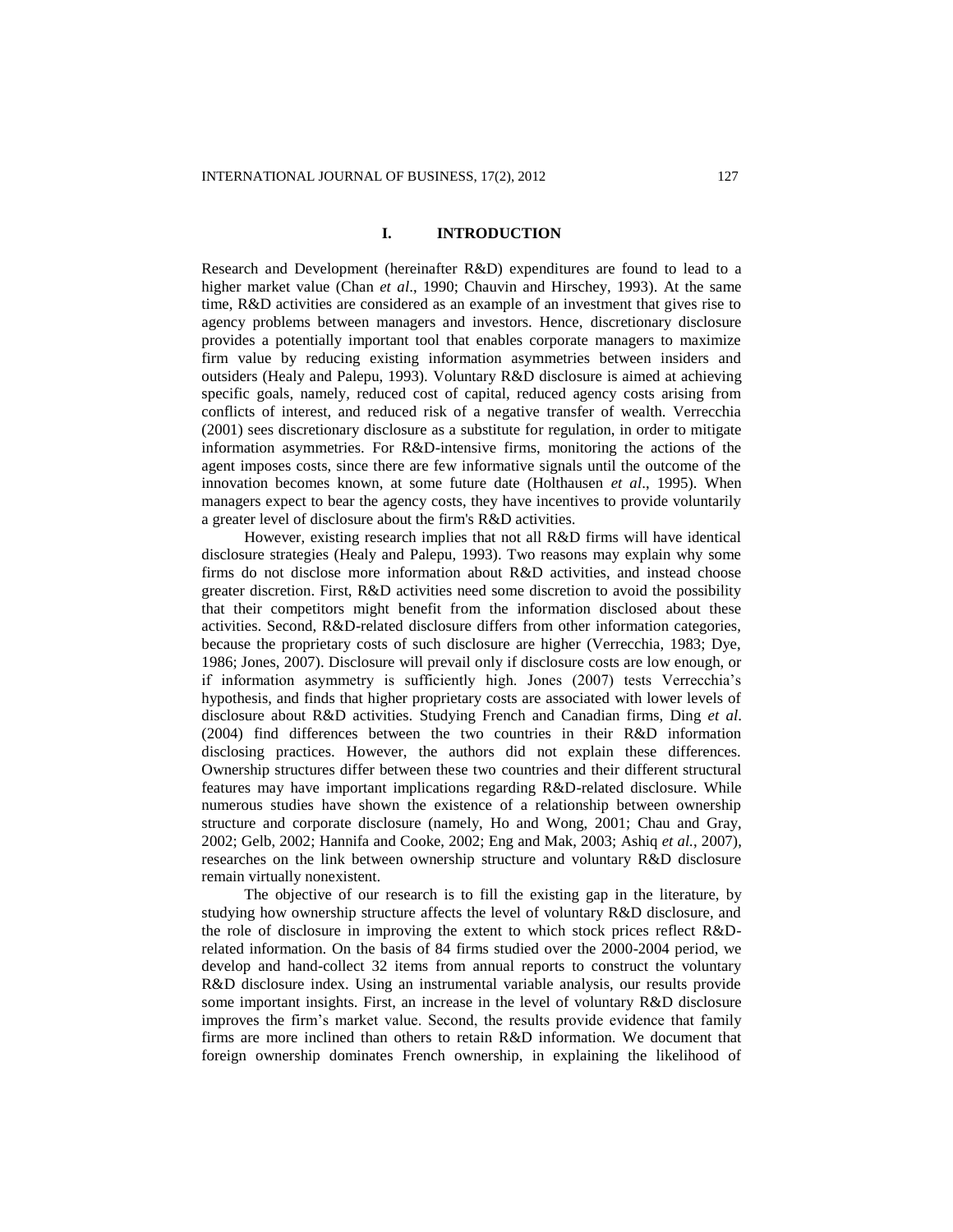voluntary R&D-related disclosure. Finally, when French firms invest more in R&D, they are more likely to disclose R&D-related information. Also, R&D capitalization provides the market with incremental information.

The remainder of this paper is organized as follows. The next section develops the relationship between R&D-related disclosure and firm market value, on the one hand, and between R&D voluntary disclosure and ownership structure, on the other hand. Section III describes our research methods, data collection and analysis. Section IV presents and discusses our empirical findings. The final section concludes the paper.

# **II. LITERATURE REVIEW AND HYPOTHESES DEVELOPMENT**

### **A. Voluntary R&D Disclosure and Firm's Market Value**

Some companies limit their disclosure to mandatory information, whereas others choose to disclose voluntarily beyond what is required. By analyzing the annual reports of 76 French listed companies and 110 Canadian listed companies, Ding *et al*. (2004) compared the respective practices of disclosing information on R&D in these two countries. Their results show that Canadian companies disclose more information about their R&D practices than French companies, especially those in the manufacturing, software and biotechnology industries. This is due both to the very intense pressure faced by Canadian companies in the financial markets, and to the different philosophies of transparency and full disclosure that prevail in Canada and France, respectively. In addition, the authors observe a positive and significant correlation between R&D disclosure and R&D intensity. This suggests that Canadian companies with high R&D express their willingness to disclose information regarding their R&D, primarily in order to reduce the cost of control of the company, and the cost of capital. In addition, Canadian companies also use non-financial information to provide information about their R&D, while French firms are limited to providing financial information and traditional accounting.

Little evidence has been found regarding the relationship between R&D disclosure and firm market value. Given that R&D expenditures lead to a higher market value (Chan *et al*., 1990; Chauvin and Hirschey, 1993), it can be expected that the higher the R&D-related disclosure, the greater will be the shareholders' reaction. However, the magnitude of asymmetric information and uncertainty regarding R&D investments makes the evaluation of such information difficult for shareholders, who will not be able to translate the economic advantages expected from this investment into stock prices (Nagar *et al.*, 2003). In this case, no relationship can be expected between R&D disclosure and firms' market value. Jones (2007) finds that firms with a lower book-to-market ratio are more likely to disclose more detailed information about R&D activities. This is because the basic financial statements used in the bookto-market measure are less informative about market value. Lim *et al*. (2007) find that the market-to-book ratio leads to better information disclosure, although this effect is lower when strategic information, such as R&D, is considered. Our paper explores the value relevance of R&D disclosure, and examines to what extent voluntary R&D disclosure can raise the market value of equity. Our first hypothesis is then set as follows: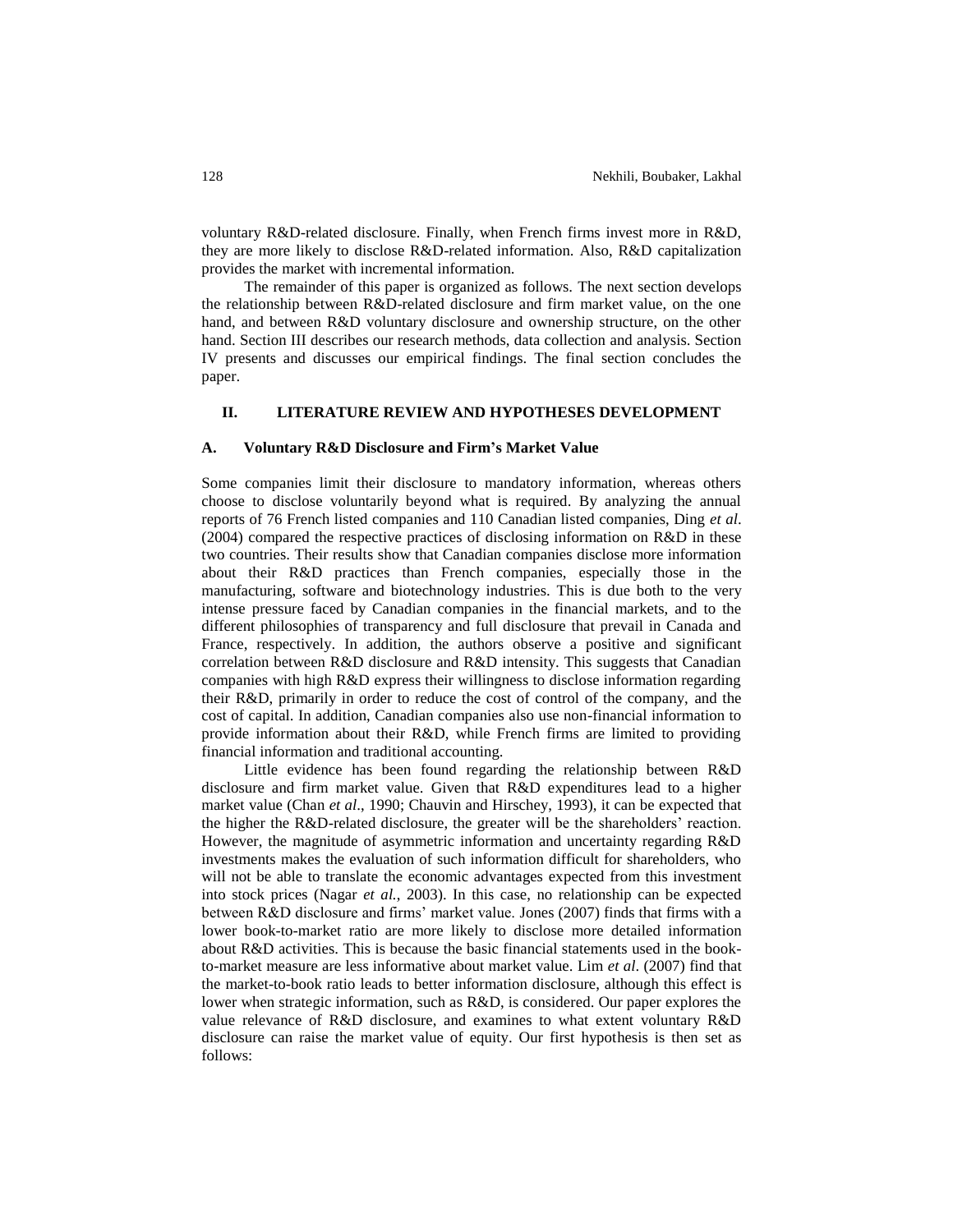**H1:** There is a positive relationship between the level of voluntary R&D disclosure and the firm's market value.

### **B. Ownership Structure and R&D Voluntary Disclosure**

In our paper, we distinguish between ownership concentration, institutional ownership, family ownership, managerial ownership and director ownership.

# **1. Ownership Concentration**

Several studies have focused on the relationship between ownership concentration and the quality of disclosure of financial information (see, e.g., Chau and Gray, 2002; Gelb, 2002; Eng and Mak, 2003; Lakhal, 2006). In their study of Malaysian listed companies, Haniffa and Cooke (2002) show a significant positive relationship between the proportion of shares held by the top ten shareholders and voluntary disclosure. Eng and Mak (2003) find that lower managerial ownership and significant government ownership are associated with increased voluntary disclosure. Xiao and Yuan (2007) show that voluntary disclosure increases as blockholders' interest in the firm increases. Lim *et al*. (2007) confirm this finding for Australian companies. Furthermore, Banghøj and Plenborg (2008) argue that a higher level of ownership concentration may provide less voluntary disclosure, since shareholders may privilege internal communication channels for obtaining information. Conversely, the presence of large shareholders may be considered a monitoring device that leads managers to disclose information voluntarily, thus reducing the information asymmetry problem. Using a sample of 207 French listed firms over the period 1998-2001, Lakhal (2007) finds a negative correlation between ownership concentration and voluntary earnings disclosures.

The preceding discussion leads to the following hypothesis:

H<sub>2</sub>: There is a negative relationship between ownership concentration and the level of voluntary R&D disclosure.

# **2. Institutional Investors' Ownership**

Institutional investors are more likely than other shareholders to exercise their voting rights. Because of their financial capacity and independence, they should have a critical and objective attitude towards business management. However, in order to value a firm, institutional investors require specific information (Lev, 1999). Consistent with the disclosure of R&D activities, two opposite points of view can be proposed. On the one hand, these institutions may prefer discretion, to avoid a decline in the information's quality, and the loss of their informational advantage. Hence, they may encourage managers to exercise myopic discretion in reporting more R&D activity. On the other hand, many authors find that firms where institutional investors have significant ownership interests are encouraged to hold public conference calls. In France, Lakhal (2006) distinguishes between domestic and foreign institutional investors, and finds that only foreign investors lead firms to disclose greater information, suggesting that the latter offer better protection for minority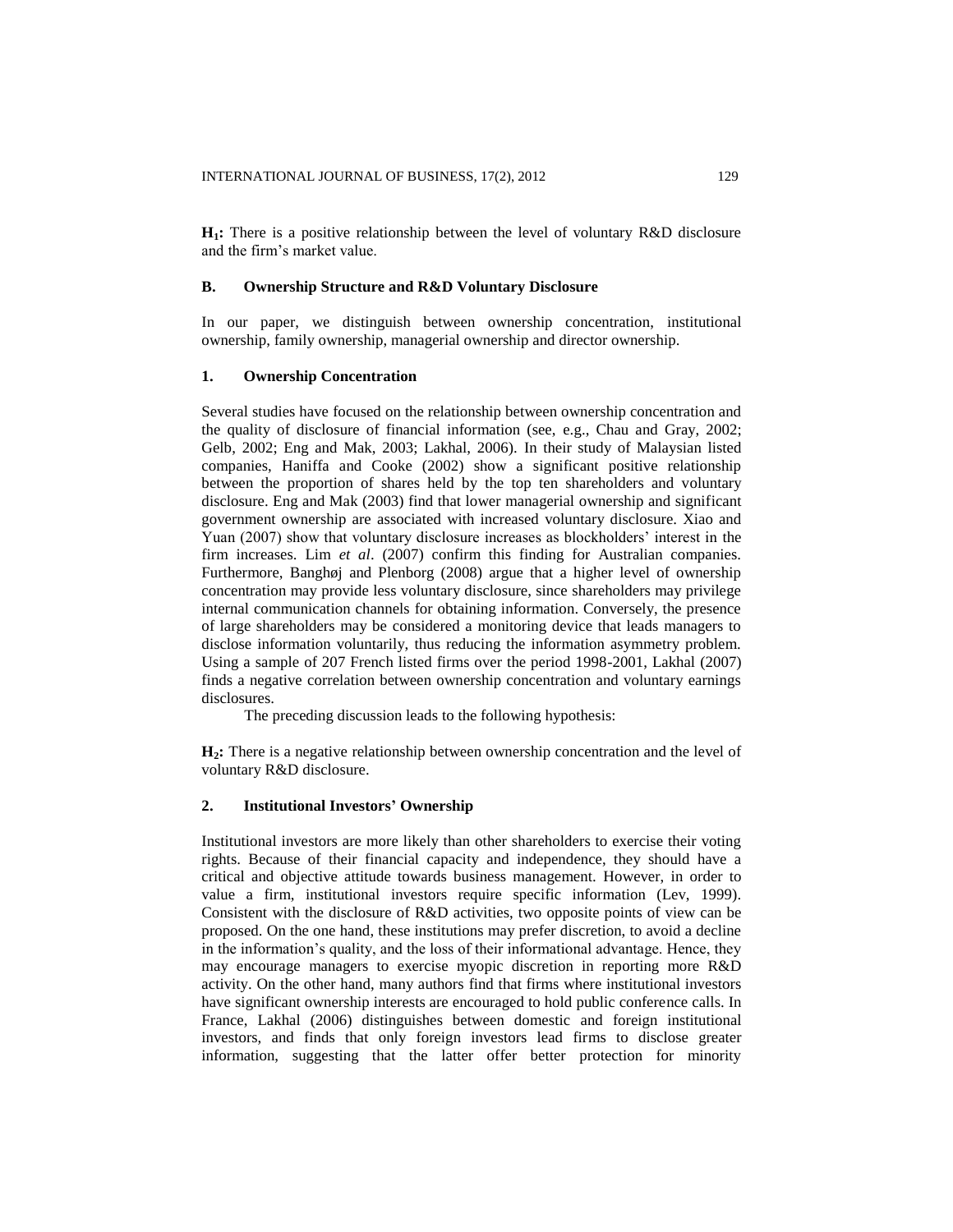shareholders, by constraining managers to adopt best corporate governance practices. The preceding discussion leads to the two alternative hypotheses:

**H3a:** The larger the level of French institutional ownership, the lower is the level of voluntary R&D disclosure.

**H3b:** The larger the level of foreign institutional ownership, the higher is the level of voluntary R&D disclosure.

### **3. Family Ownership**

The French corporate landscape is dominated by family firms that feature highly concentrated ownership structures (La Porta *et al*., 1999). According to Chen *et al*. (2006), family owners have longer investment horizons, better monitoring of management actions and suffer less from information asymmetry with managers. Chau and Gray (2002) find that the family firms are subject to less demand for corporate disclosure, compared to widely held firms, which suggests that controlling families have access to a large range of information, and thus have little incentive to disclose information in excess of the mandatory requirements. Ho and Wong (2001) and Hannifa and Cooke (2002) document evidence of a negative association between the presence of family members on the board and voluntary corporate disclosure. Ashiq *et al.* (2007) also examined the effect of family ownership on corporate disclosure quality, and found that the level of voluntary disclosure of family firms was lower than that of non-family firms. The discussion here leads to the following hypothesis:

**H4:** There is a negative relationship between family ownership and the level of voluntary R&D disclosure.

# **4. Managerial Ownership**

Managerial ownership mitigates agency costs, and therefore should reduce investors' information requirements (Gelb, 2000). From the agency theory point of view, we could argue that high managerial interests decrease the demand for information that is used to constrain managers' opportunism. Alternatively, greater insider ownership can also lead to managerial entrenchment (Morck *et al*., 1988). Thus, when managers do not act in the best interests of shareholders, they may discourage voluntary disclosure, leading to a more opaque information environment. Eng and Mak (2003) examine companies listed on the Stock Exchange of Singapore in 1995, and find that lower managerial ownership is associated with increased voluntary disclosure. Therefore, managers who hold significant shares of capital withhold information, in order to increase their decisional power.

**H5:** There is a negative relationship between managerial ownership and the level of voluntary R&D disclosure.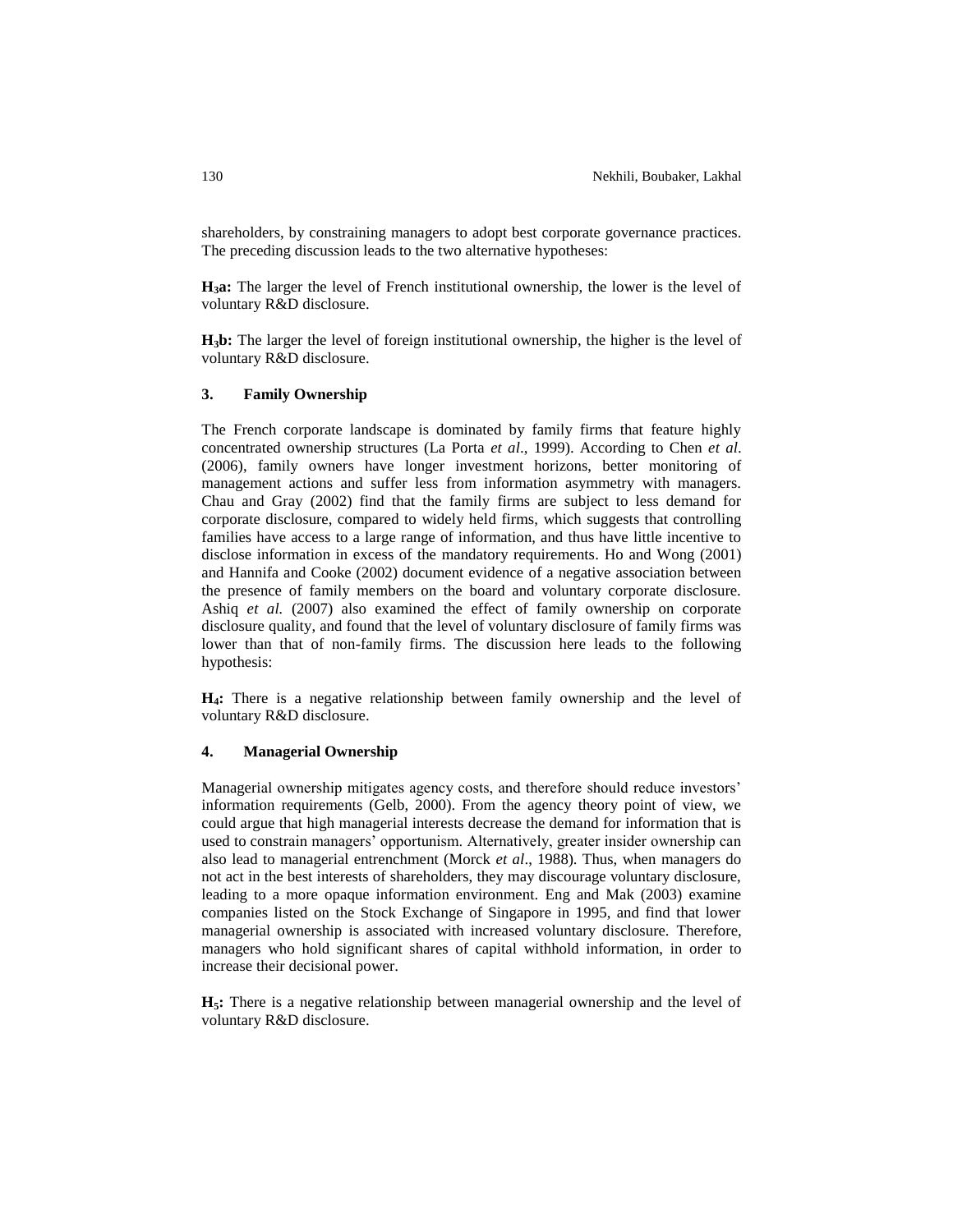### **5. Director's Ownership**

Jensen (1993) emphasizes the need to align the interests of outside directors with those of shareholders. This alignment of interests can strengthen critical directors' assessment of the performance and reliability of the process of preparing financial statements. Outside directors are likely to be more aligned with management and less with shareholders, because outside directors tend to have a smaller equity position than other directors. Beasley (1996) and Dechow *et al*. (1996) show a negative relationship between the proportion of shares held by outside directors and the issues raised in the preparation of financial statements. In contrast, outside directors do not become effective unless they have a personal stake in the business. Leung and Horwitz (2004) suggest that high director ownership reduces the informational environment of firms in Hong Kong. In our study, director ownership is used as a measure of board members' financial motivation to disclose more information.

**H6:** There is a negative association between the level of director ownership and the level of voluntary R&D disclosure.

# **III. DATA AND RESEARCH DESIGN**

### **A. Sample and Data Description**

The initial sample was based on a panel sample of firms listed in the SBF 250 index over a period of 5 years (2000-2004). Among the initial population, the sample available for selection was reduced by removing finance, banking and real estate companies (20 companies). Also, we retained only firms that mention R&D in the audited components of their financial statements, and eliminated companies without R&D intensity, to alleviate the concern that a company might be penalized for not disclosing information about its R&D (115 companies). Another 31 of the remaining firms were excluded because of a lack of corporate governance data and/or financial data. Hence, the final sample consists of 84 companies over a period of 5 years, a total of 420 firm-year observations.

# B. **Dependent Variable: Market-to-book Ratio**

The effect of fully expensing R&D spending is an understatement of the book value of equity on the balance sheet. Therefore, market-to-book measures reflect this accounting effect, as well as all other conservative accounting practices that may lead to lower book values. The market-to-book ratio (MTB) is computed as the end of period price per share, multiplied by the number of shares outstanding to book value of equity.

# **C. Instrumental Variable: R&D Disclosure Index**

In order to measure the level of voluntary R&D disclosure, we adapted the disclosure score proposed by Botosan (1997). This score measures the overall level of disclosure as the sum of the scores achieved by five different categories of information. R&D-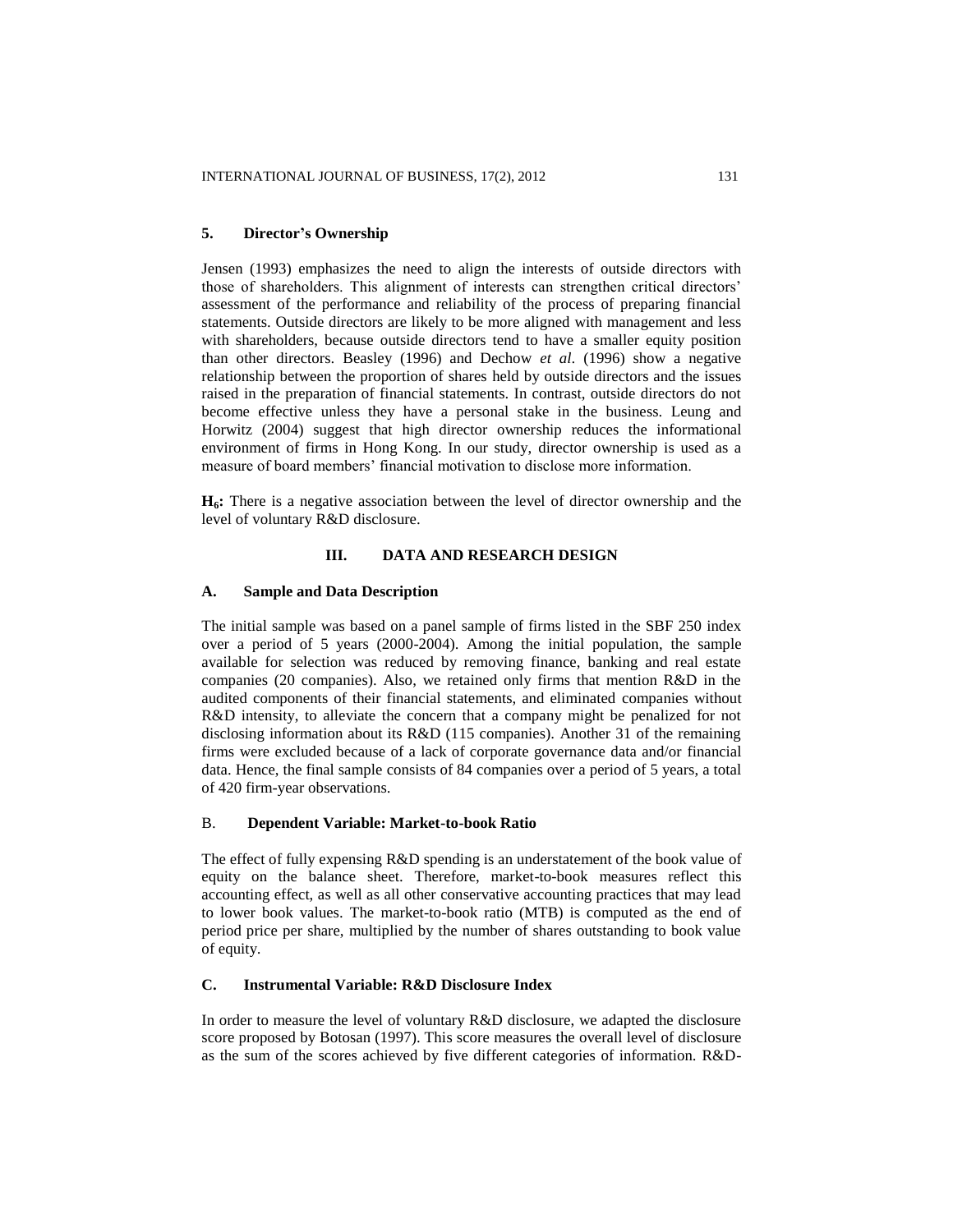related disclosures include (1) current and future information on spending, (2) inputs, (3) outputs, (4) information on accounting and budgeting and (5) strategy. All these categories are used in different degrees in Entwistle's (1999), Ding *et al.'s* (2004) and Jones's (2007) studies. We use the R&D disclosure score (R&D\_DISC), from which we compile a list of items that are useful for valuing R&D activities (5 items for current and future information on spending, 7 items for inputs, 6 items for outputs, 8 items for accounting and budgeting, and 6 items for strategy). As in Cooke's (1992) study, content analysis was conducted to identify whether the information was present or not in the annual reports. To avoid subjectivity in our analysis, we did not weight any item for R&D information. The last step consists of calculating the level of R&D disclosure. We calculate the dependent variable (R&D\_DISC) for each company by dividing its assigned total disclosure score over the potential maximum score<sup>1</sup>.

# **D. Control Variables**

*R&D intensity (R&D):* The users of financial statements are seeking information on R&D, especially when it represents a core business for a company. Entwistle (1999) shows a positive correlation between R&D intensity and R&D disclosure for Canadian firms. Ding *et al.* (2004) show that R&D intensity in Canadian firms has a stronger link with R&D disclosure than in France. In particular, they highlight that French companies are more prone to maintain privacy regarding their R&D activities. However, none of the authors cited above controlled for firms' ownership structure in their model. As in all previous studies, we measured the intensity of R&D by annual R&D expenditures deflated by sales.

R&D capitalization (R&D\_CAP): French law gives companies the choice to capitalize R&D costs or not. Oswald and Zarowin (2007) show that R&D capitalization has a positive effect on the market value of a firm and corroborate the idea that R&D capitalization provides incentives for companies to disseminate more information these investments. Zhao (2002) stated that, for capitalizing firms, both the annual expenditures and the book value of capitalized R&D costs could influence stock prices. In the French context, Cazavan-Jeny and Jeanjean (2006) examine 197 firms during the period from 1993 to 2002 and find a negative impact of R&D capitalization on stock price and returns, which suggests that R&D capitalization leads to more managerial discretion.

Firm performance (ROA): The ROA is used to measure a company's profitability. Firms with high profitability may have an incentive to make more corporate disclosures, in order to communicate their quality to investors (Meek *et al*., 1995; Ahmed and Courtis, 1999). Regarding R&D-related information, Lim et *al*. (2007) reveal that ROA is significant only for the disclosure of historical information, and is not significant with information as strategic details of R&D.

Sales growth ( $\Delta SALES$ ): Commercial effectiveness could lead companies to more disclosure of their ongoing R&D investment efforts. Firms aim to show steady sales growth in the foreseeable future thanks, among other things, to efforts in terms of R&D. This variable is used by such authors as Gul and Li (2007), for its suitability in measuring the impact of the voluntary disclosure of an innovation strategy, including R&D.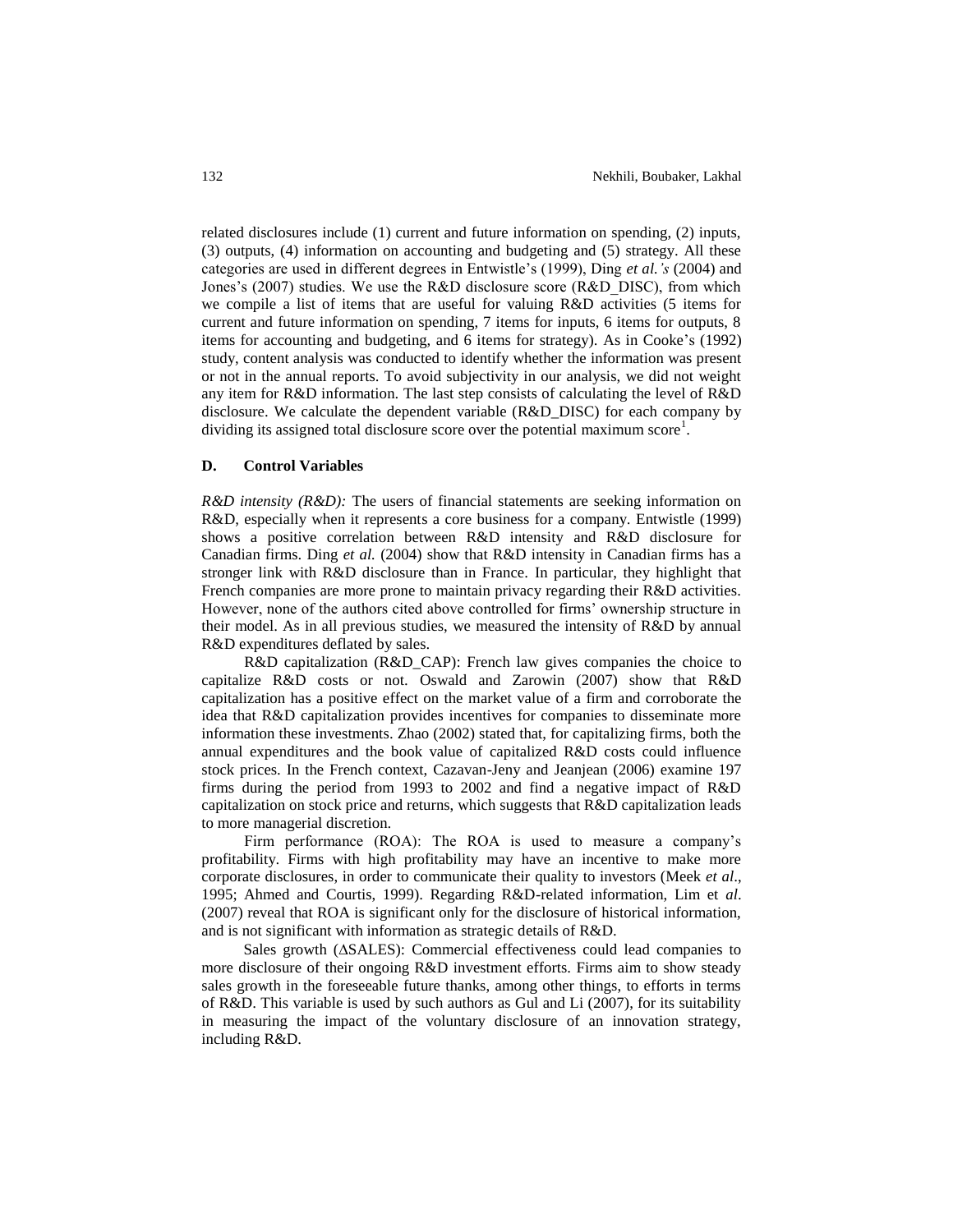Leverage (LEV): Voluntary disclosures help reduce the conflicts of interest between debtholders and shareholders. Hence, good quality disclosure should reduce the cost of debt (Sengupta, 1998). In the Canadian context, Zéghal *et al.* (2007) provide evidence of a positive relationship between leverage and R&D voluntary disclosure. However, other researchers find a negative relationship between voluntary disclosure and debt level (Eng and Mak, 2003). Agency costs can be controlled by debt, which plays a substitutive role for the monitoring of management. As a consequence, the need to disclose information is weakened.

Firm size (SIZE): Managers of large firms seek to avoid political pressure by publishing more information (Watts and Zimmerman, 1990). Larger firms are also likely to make more voluntary disclosures because of their greater demand for outside capital, their lower average costs of collecting and disseminating information, and the greater demand for information by financial analysts (Hossain *et al*., 1995). Accordingly, several studies attest to the existence of a significant and positive relationship between the firm size and its level of information disclosure (Hossain *et al*., 1995; Ho and Wong, 2001; Lakhal, 2006; Lim *et al*., 2007; Xiao and Yuan, 2007). Moreover, Jones's (2007) study shows a positive relationship between firm size and the level of voluntary R&D disclosure. Consistent with the above-mentioned studies, we measure firm size by the natural logarithm of total assets.

### **E. Research Design**

A two-stage least squares regression (2SLS) model was used to estimate the effects of voluntary R&D disclosure on market-to-book valuation. In an ordinary least squares (OLS) model, R&D disclosure may be a significant determinant of the extent of value relevance, but it is also likely that R&D disclosure would be correlated with other characteristics that are themselves related to the market value of equity. Hence, placing both R&D disclosure and other firm characteristics on the right-hand side of the equation would raise endogeneity concerns. Following Larcker and Rusticus (2010), we adopt an instrumental variable estimation approach to conduct our research. These authors consider this method the most promising econometric approach to addressing the endogeneity problem. When more instrumental variables are available, two stage least squares (2SLS) provides a way of obtaining the optimal linear combination of instruments. Hence, in the first stage of the regression, we estimate the relationship between R&D disclosure and ownership structure. In the first equation, the dependent variable is the R&D voluntary disclosure index. This variable is explained by some ownership structure features, which are considered instruments in our model, and some selected control variables. In the first stage, we estimate:

$$
R&D_DISC_{it} = \beta_0 + \beta_1 MIN_OWN_{it} + \beta_2 FAM_OWN_{it} + \beta_3 FREINS_OWN_{it} + \beta_4 FORINS_OWN_{it} + \beta_5 MAN_OWN_{it} + \beta_6 DIR_OWN_{it} + \beta_7 R&D_{it} + \beta_8 R&D_CAP_{it} + \beta_9 ROA_{it} + \beta_{10} \Delta SALES_{it} + \beta_{11} LEV_{it} + \beta_{12} SIZE_{it} + ε_{lit}
$$
\n(1)

In the second stage, we estimate the following regression using the fitted values (estimates) of R&D disclosure derived from the first stage: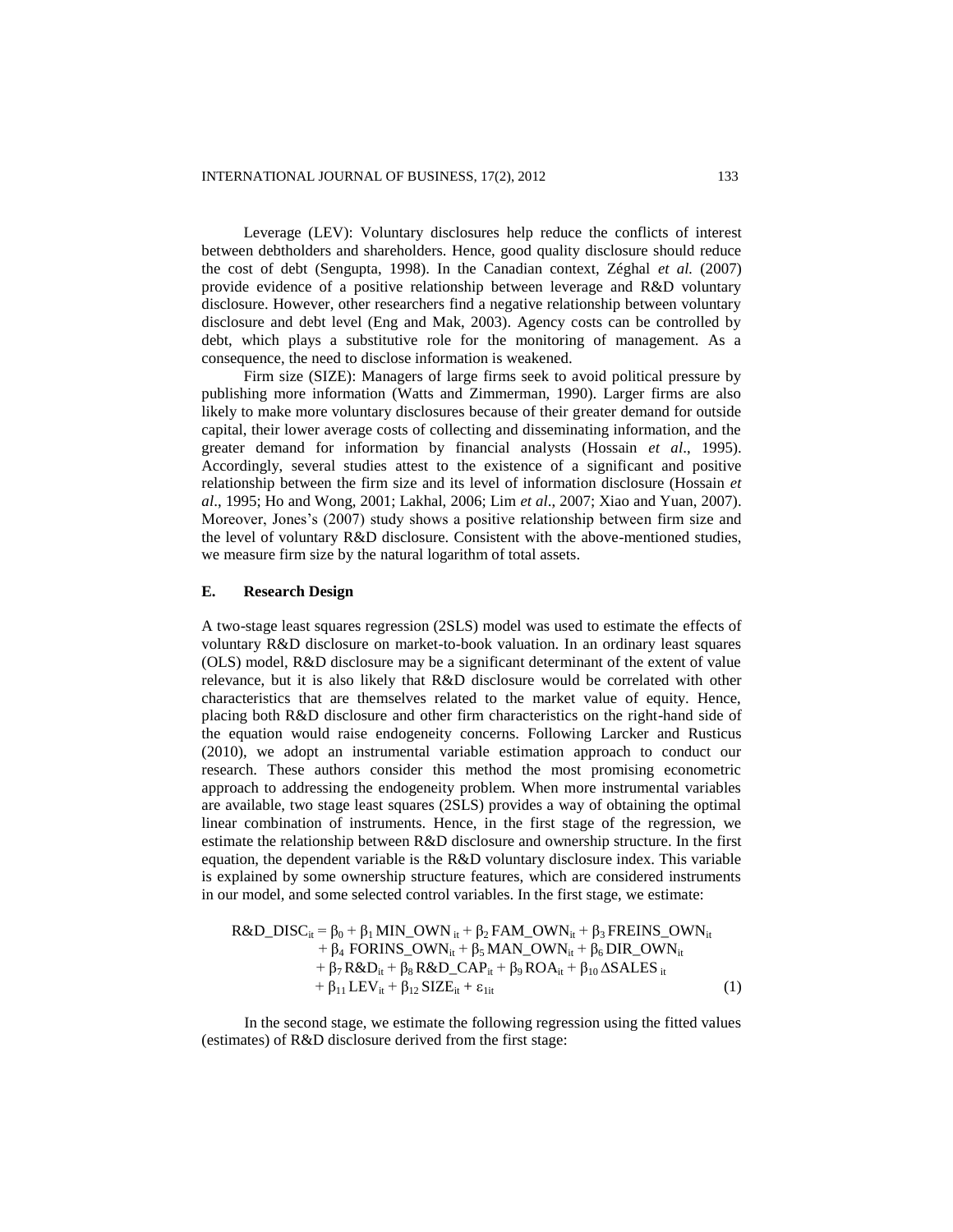$$
MB_{it} = \alpha_0 + \alpha_1 Fit(R&D_DISC_{it}) + \alpha_2 R&D_{it} + \alpha_3 R&D_CAP_{it} + \alpha_4 ROA_{it} + \alpha_5
$$
  
\n
$$
\Delta SALES_{it} + \alpha_6 LEV_{it} + \alpha_7 SIZE_{it} + \epsilon_{2it}
$$
\n(2)

where MB = Market-to-book ratio; R&D\_DISC = total disclosure score divided by the potential; maximum score out of 32 items;  $R&D = R&D$  expenditures to total sales;  $R&D_CAP = \text{binary variable equals one if } R&D \text{ is capitalized; and zero if } R&D \text{ is}$ considered an expense; MIN\_OWN = proportion of shares owned by minority shareholders; FAM\_OWN = binary variable equals one if some shares are owned by family members, 0 otherwise; FREINS\_OWN = cumulative proportion of shares above 5% owned by French institutional investors; FORINS OWN = cumulative proportion of shares above 5% owned by foreign institutional investors; MAN\_OWN = proportion of shares owned by managers; DIR\_OWN = proportion of shares owned by directors; ROA = return on assets measured as ratio of EBIT to total assets;  $\triangle SALES =$  one-year sales growth; LEV = book value of long-term debt to total assets;  $SIZE =$  natural logarithm of total asset.

### **IV. RESULTS**

### **A. Descriptive Statistics**

Descriptive statistics for all test variables are reported in Table 1. The statistics of the continuous variables are reported in Panel A. The market-to-book variable indicates that, on average, companies have a market-to-book equal to 1.4183, with a minimum value of 0.0080 and a maximum value of 13.2966. The R&D voluntary disclosure index indicates that, on average, sample companies disclose 22.64% items out of the maximum possible voluntary disclosure items. This index ranges from a low value of zero to a high value of 62.50%. The average ratio of R&D intensity is 5.39%, and ranges from 0.01% to a highest value of 49.60%. Ownership dispersion (MIN\_OWN), as calculated by the proportion of a company's free float share, varies from 3.57% to 99.99%, with a mean of 50.01%. The average ratios of French (FREINS\_OWN) and foreign institutional ownership (FORINS\_OWN) are 10.66% and 9.88%, respectively. The average percentage of managerial ownership (MAN\_OWN) of the sample firms is equal to 14.79%, and the average of director ownership (DIR\_OWN) is equal to 0.06%. Sales growth  $(ASALES)$  exhibits a large range of variation, having a mean of 17.43% with a minimum value of –91.33% and a maximum of 171.63%. Leverage (LEV), as measured by total liabilities to total assets, ranges from zero to 63.80%, with a mean of 23.18%. The ROA ratio ranges from –64.47% to 21.29%, with a mean of 2.41%. Finally, Panel A shows that the size of the sampled firms varies from a low of 22.06 to a high of 150737.9 million euro. Panel B of Table 1 reports the statistics of binary variables. These indicate that 28.33% of our sample firms use capitalization as an accounting method for their R&D, and that 44.52% have family in their capital.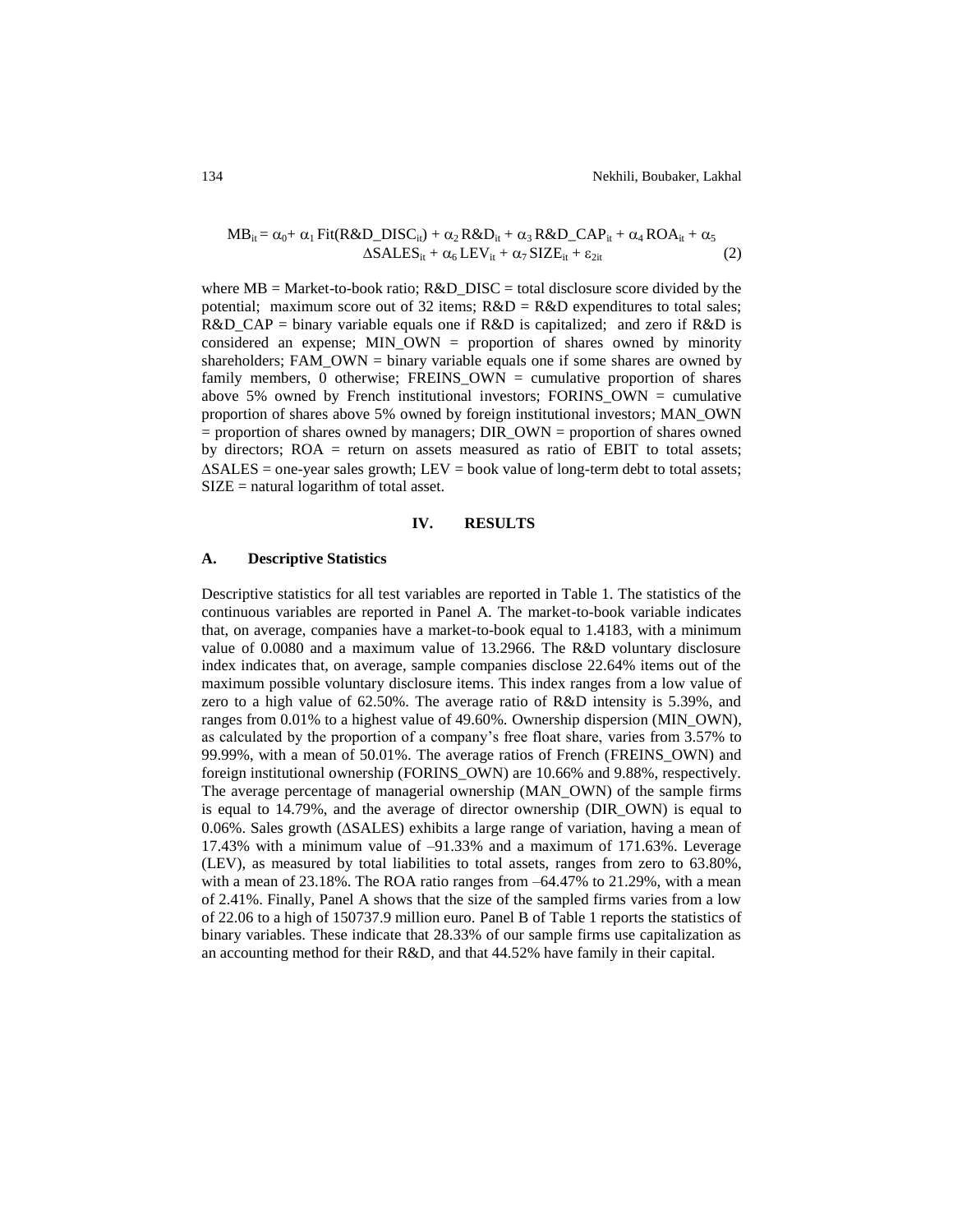| Variables         | Mean     | <b>Standard Deviation</b> | Minimum   | Maximum  |
|-------------------|----------|---------------------------|-----------|----------|
| MВ                | 1.4183   | 1.7159                    | 0.0080    | 13.2966  |
| R&D DISC          | 0.2264   | 0.1319                    | $\theta$  | 0.6250   |
| R&D               | 0.0539   | 0.0909                    | $\Omega$  | 0.4960   |
| MIN OWN           | 0.5001   | 0.2378                    | 0.0357    | 0.9999   |
| <b>FREINS OWN</b> | 0.1066   | 0.1349                    | $\theta$  | 0.7430   |
| <b>FORINS OWN</b> | 0.0988   | 0.1583                    | $\theta$  | 0.7800   |
| MAN OWN           | 0.1479   | 0.1830                    | $\theta$  | 0.7481   |
| DIR OWN           | 0.0006   | 0.0040                    | $\theta$  | 0.0445   |
| <b>ROA</b>        | 0.0209   | 0.0778                    | $-0.6447$ | 0.2129   |
| <b>ASALES</b>     | 0.1743   | 0.2745                    | $-0.9133$ | 1.7136   |
| LEV               | 0.2364   | 0.1349                    | 0.0001    | 0.6380   |
| <b>SIZE</b>       | 9375.876 | 10018.284                 | 22.06     | 150737.9 |

### **Table 1** Descriptive statistics

Panel A. Continuous variables

Panel B: Frequency of dummy variables

| Variable |   | Frequency                         |  |
|----------|---|-----------------------------------|--|
| R&D CAP  |   | 301 (71.67%)<br>119 (28.33%)      |  |
| FAM OWN  | 0 | 233 (55.48%)<br>$(4.52\%)$<br>187 |  |

### **B. Results and Discussion**

Table 2 reports the 2SLS regression results between R&D disclosure and ownership structure variables as instruments. The results show that, in contrast with our hypothesis H2, the float of companies' shares is not significantly associated with the disclosure of R&D-related information. We further examine whether different types of institutional investors (foreign and French investors) have different relationships with voluntary R&D disclosure. The results show that French institutional investors negatively influence the decision to disclose information on R&D. As insiders, they are able to obtain the requested information internally, and they are likely to encourage managers to exercise myopic discretion in reporting more R&D activity. Foreign institutional investors' ownership is however positively related to voluntary R&D disclosure, suggesting that foreign institutional investors act as a strong corporate governance device that constrains managers to disclose detailed information about their R&D activities. This result is similar to that found by Lakhal (2006) for voluntary earnings disclosures in France. Hence, hypotheses H3a and H3b are supported.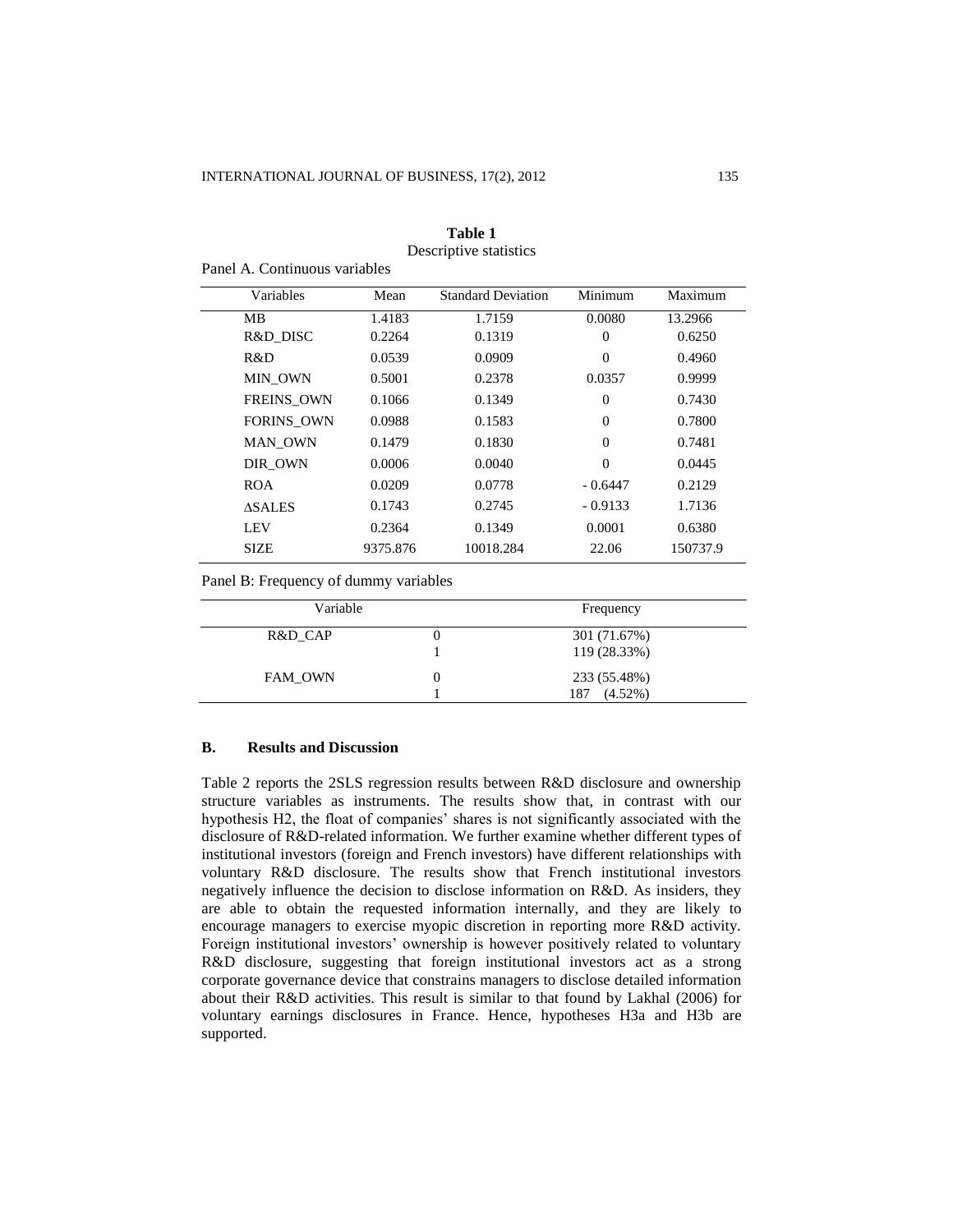0.3088

In line with our hypothesis H4, the effect of family ownership on R&D-related disclosure is negative and significant. As concluded by Ho and Wong (2001) and Hannifa and Cooke (2002) and Ashiq *et al*. (2007), our results show that, in French companies, family members are likely to withhold information. The coefficient on the dummy-variable "family" is negative and highly statistically significant. Family owners have little motivation to disclose information in excess of mandatory requirements. They have longer investment horizons than other shareholders (Anderson *et al*., 2003). This implies that family owners stand to bear potential costs, such as proprietary costs, and they retain information about strategic activities. On the other hand, we do not find any significant relationship between the proportion of shares held by directors or managers, and the level of R&D voluntary disclosure.

The results provide support for the argument that firms with high levels of R&D intensity provide more voluntary disclosure. We point out that R&D firms with higher levels of R&D intensity are likely to disclose more about their R&D activities voluntarily. Both full and step-wise regressions show that R&D intensity has a positive and significant effect on R&D disclosure (0.621 and 0.655, respectively). Our result differs from those of Ding *et al*. (2004) and Jones (2007). These authors do not find any significant association between R&D intensity and the level of voluntary R&D disclosure, in the French and North American contexts, respectively.

# **Table 2**

First stage regression – the relation between R&D disclosure and ownership structure

Full regression: R&D\_DISC<sub>it</sub> =  $β_0 + β_1$  MIN\_OWN <sub>it</sub> +  $β_2$  FAM\_OWN<sub>it</sub> +  $\beta_3$  FREINS\_OWN<sub>it</sub> +  $\beta_4$  FORINS\_OWN<sub>it</sub> +  $\beta_5$  MAN\_OWN<sub>it</sub> +  $\beta_6$  DIR\_OWN<sub>it</sub> +  $\beta_7$  R&D<sub>it</sub> +  $\beta_8$  R&D\_CAP<sub>it</sub> +  $\beta_9$  ROA<sub>it</sub> +  $\beta_{10}$   $\triangle SALES$ <sub>it</sub> +  $\beta_{11}$  LEV<sub>it</sub> +  $\beta_{12}$  SIZE<sub>it</sub> +  $\varepsilon$ <sub>lit</sub>

Stepwise regression:  $R&D_DISC_{it} = \beta_0 + \beta_1 FAM_OWN_{it} + \beta_2 FREINS_OWN_{it}$ +  $\beta_3$  FORINS\_OWN<sub>it</sub> +  $\beta_4$  R&D<sub>it</sub> +  $\beta_5$  R&D\_CAP<sub>it</sub> +  $\beta_6$  ROA<sub>it</sub> +  $\beta$ <sub>7</sub>  $\triangle$ SALES<sub>it</sub> +  $\beta$ <sub>8</sub> SIZE<sub>it</sub> +  $\varepsilon$ <sub>1it</sub>

|                   | Predicted          | Full regression |                      | Stepwise regression |                       |
|-------------------|--------------------|-----------------|----------------------|---------------------|-----------------------|
|                   | sign               | Coef.           | t-Stat               | Coef.               | t-Stat                |
| MIN OWN           | $^{+}$             | $-0.030$        | $-1.01$              |                     |                       |
| FAM OWN           |                    | $-0.030$        | $-2.26$ **           | $-0.033$            | $-2.76$ ***           |
| <b>FREINS OWN</b> |                    | $-0.121$        | $-2.51$ **           | $-0.089$            | $-1.91$ <sup>*</sup>  |
| <b>FORINS OWN</b> | $^{+}$             | 0.206           | $3.78***$            | 0.117               | $2.58***$             |
| MAN_OWN           |                    | $-0.034$        | $-0.93$              |                     |                       |
| DIR OWN           |                    | $-1.124$        | $-0.81$              |                     |                       |
| R&D               | $^{+}$             | 0.621           | $7.85***$            | 0.655               | $8.85^{\ast\ast\ast}$ |
| R&D CAP           | $^{+}$             | 0.084           | $6.49***$            | 0.082               | $6.57***$             |
| <b>ROA</b>        | $\overline{\cdot}$ | $-0.254$        | $-3.25***$           | $-0.238$            | $-3.16***$            |
| <b>ASALES</b>     | $\overline{\cdot}$ | $-0.030$        | $-1.93$ <sup>*</sup> | $-0.029$            | $-1.91$ <sup>*</sup>  |
| LEV               | $\gamma$           | $-0.002$        | $-0.04$              |                     |                       |
| <b>SIZE</b>       | $\gamma$           | 0.026           | $3.35***$            | 0.031               | $4.26^{\degree}$      |
| Intercept         |                    | 0.125           | $3.74***$            | 0.090               | $3.39***$             |
| R-squared         |                    |                 | 0.3358               |                     | 0.3220                |

 $m$ ificant at  $10\%$ chi2 signific Significant at 10% level; \*\* significant at 5% level; \*\*\* significant at 1% level. \*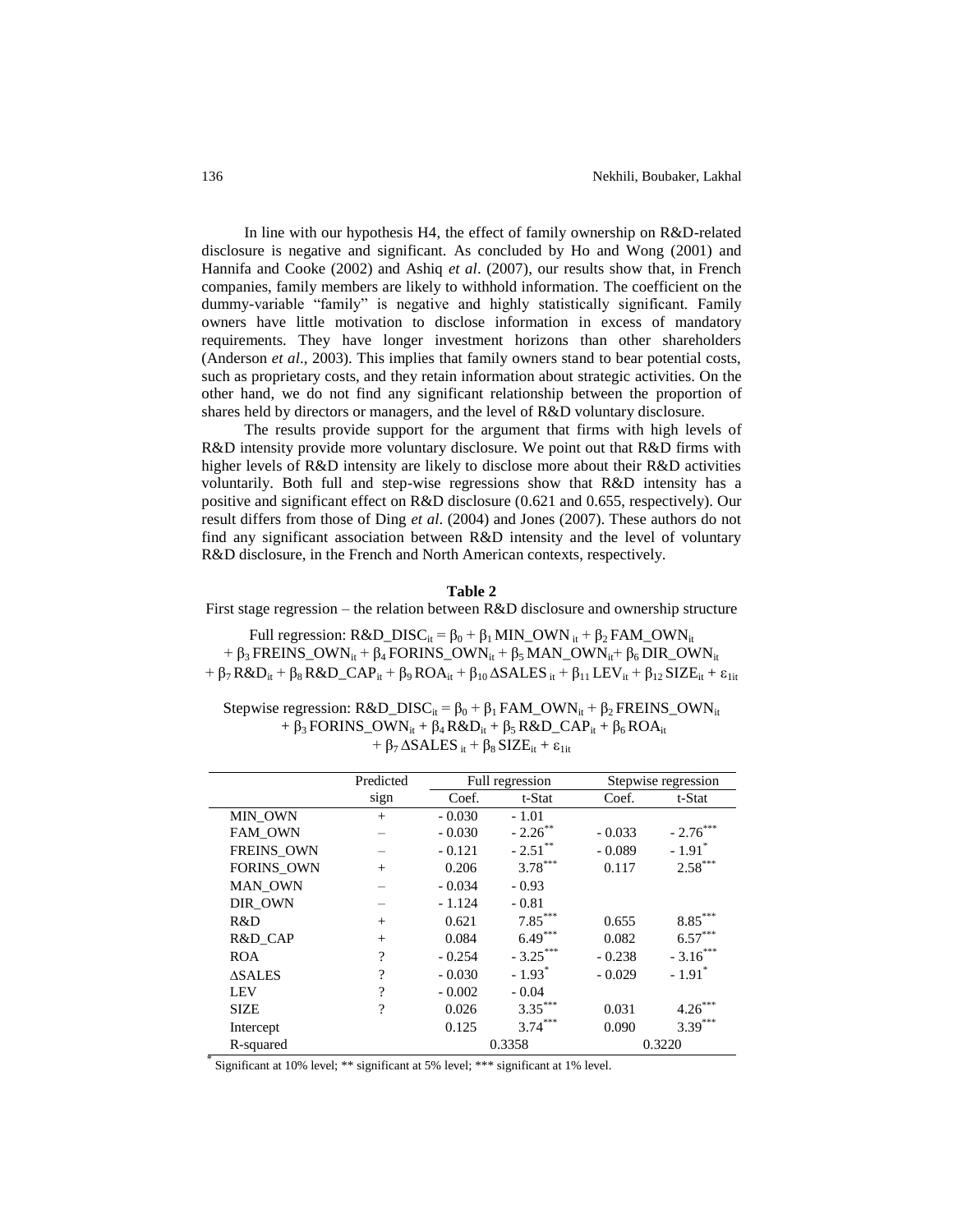The hypothesized effect of firm performance on voluntary R&D disclosure is not supported. Both ROA and sales growth impact  $(ASALES)$  negatively and significantly R&D-related disclosure. Hence, well-performing firms are more exposed than other firms to the proprietary cost problem, and they are then less likely to emphasize additional information about their R&D activities. In line with the political and the legal approaches of Watts & Zimmerman (1990), we found a positive impact of firm size on voluntary disclosure. The relationship is significant at the 1% level in the full and the stepwise regressions, respectively. Hence, firm size is effective in explaining the likelihood of R&D voluntary disclosure.

Table 3 shows the results of the second stage regression. Our findings shed some light on the spillover effects of disclosing R&D information to the public. The impact of R&D disclosure on the market-to-book ratio is strongly positive. These effects are significant at the 5% and 1% threshold levels, in the full and the stepwise regressions, respectively. In others words, R&D disclosure is a major determinant of the valuation of the firm by market participants. This finding suggests that the benefits from disclosing information about R&D activities exceed the disclosure costs. Conversely, we do not find any significant effect of R&D intensity on the market-tobook ratio. This result is inconsistent with that found by Cazavan-Jeny and Jeanjean (2006) although it is consistent with Zhao's (2002) findings. Investors pay more attention to information disclosed about R&D activities than to the intensity of R&D itself. Furthermore, we find that R&D capitalization has a negative and significant effect on the market value of the firm. This result is in contrast with Oswald and Zarowin (2007) but consistent with Cazavan-Jeny and Jeanjean (2006) in the French context. R&D capitalization is then less likely to improve the firm's market value.

### **Table 3**

# Stage 2 regression – the relation between market-to-book and fitted value of R&D disclosure

Full regression: R&D\_DISC<sub>it</sub> =  $β_0 + β_1 MIN_0WN_{it} + β_2 FAM_0WN_{it}$  $+ \beta_3$  FREINS\_OWN<sub>it</sub> +  $\beta_4$  FORINS\_OWN<sub>it</sub> +  $\beta_5$  MAN\_OWN<sub>it</sub> +  $\beta_6$  DIR\_OWN<sub>it</sub> +  $\beta_7$  R&D<sub>it</sub> +  $\beta_8$  R&D\_CAP<sub>it</sub> +  $\beta_9$  ROA<sub>it</sub>  $+ \beta_{10} \Delta SALES_{it} + \beta_{11} LEV_{it} + \beta_{12} SIZE_{it} + \epsilon_{1it}$ 

Second stage:  $MB_{it} = \alpha_0 + \alpha_1$  Fitted (R&D\_DISC<sub>it</sub>) +  $\alpha_2$  R&D<sub>it</sub> +  $\alpha_3$  R&D\_CAP<sub>it</sub> +  $\alpha_4$  ROA<sub>it</sub> +  $\alpha_5$   $\Delta SALES_{it} + \alpha_6$  LEV<sub>it</sub> +  $\alpha_7$  SIZE<sub>it</sub> +  $\epsilon_{2it}$ 

|               | Predicted | Full regression |                      | Stepwise regression |           |
|---------------|-----------|-----------------|----------------------|---------------------|-----------|
|               | sign      | Coef.           | t-Stat               | Coef.               | t-Stat    |
| Fitted        | $^{+}$    | 5.422           | $2.05***$            | 8.391               | $3.73***$ |
| R&D           | $^{+}$    | 1.278           | 0.62                 |                     |           |
| R&D CAP       | $^{+}$    | $-0.486$        | $-1.84$ <sup>*</sup> | $-0.849$            | $-3.34$   |
| <b>ROA</b>    | $^{+}$    | 4.315           | $3.45***$            | 4.231               | $3.26***$ |
| <b>ASALES</b> | $^{+}$    | 2.191           | $7.10***$            | 2.111               | $6.49***$ |
| <b>LEV</b>    | ?         | $-0.502$        | $-0.82$              |                     |           |
| <b>SIZE</b>   | ?         | $-0.545$        | $***$<br>$-3.75$     | $-0.768$            | $-6.34$   |
| Intercept     |           | 1.736           | $4.55***$            | 1.875               | $4.24***$ |
| R-squared     |           | 0.1599          |                      | 0.1491              |           |

<sup>\*</sup>Significant at 10% level; \*\* significant at 5% level; \*\*\* significant at 1% level. Squared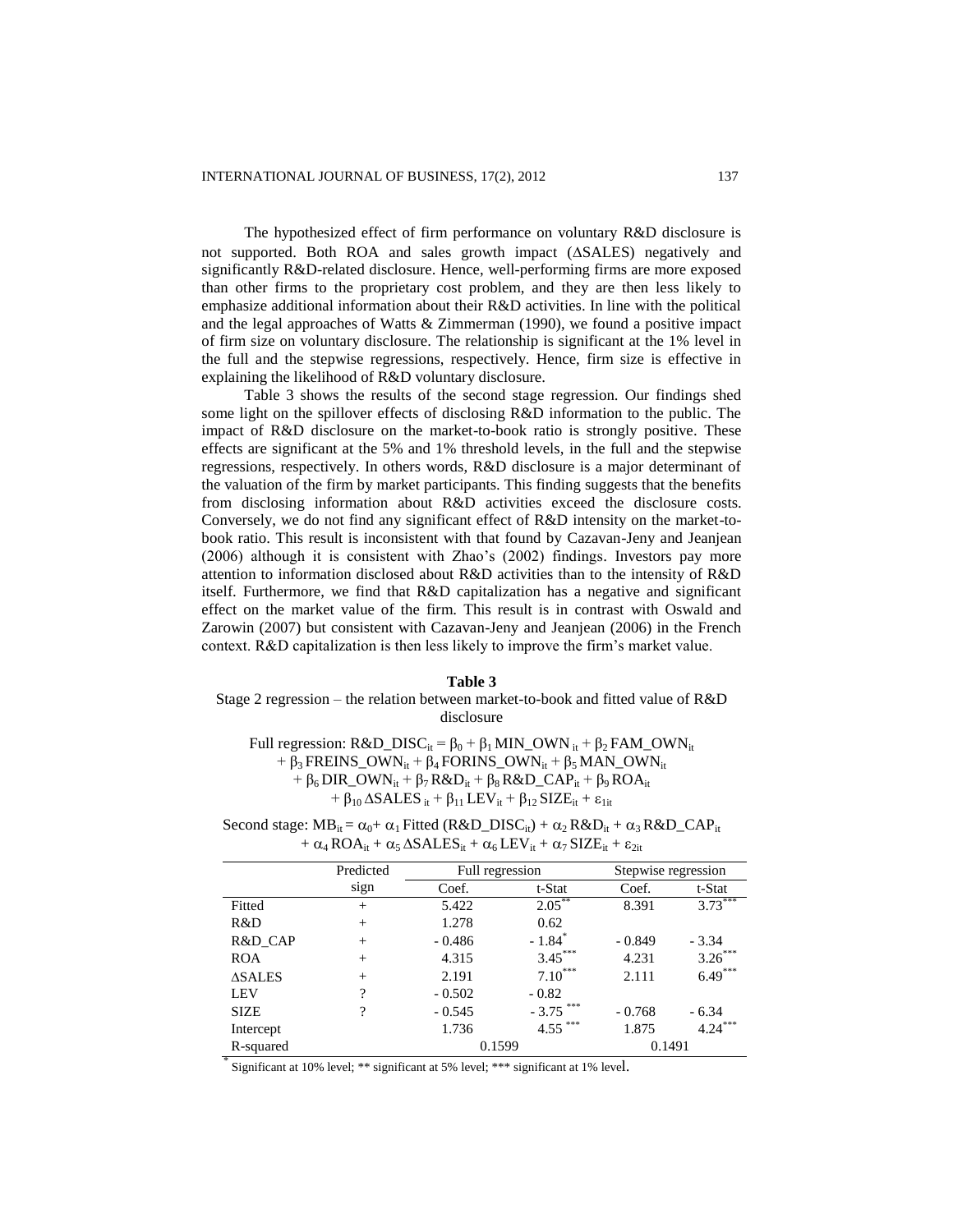Finally, the analysis shows a positive and statistically significant impact of the ROA and the sales growth on firms' market value. The relationship between firm size and market-to-book ratio is negative and statistically significant. The impact of leverage on market-to-book ratio is not significant.

### **V. CONCLUSION**

Managers, being aware of the need to provide regular information to the various external partners, are often faced with a problem regarding the nature and level of the information to be disclosed. Regarding R&D, the decision to disclose information is not straightforward because of the proprietary cost, and the benefit of this strategic information to competitors. To understand shareholders' awareness of R&D-related disclosure, we first developed a voluntary disclosure R&D index. In the second step, we built a simultaneous equations model, in which voluntary R&D disclosure is a strategic choice, depending on the firm's ownership structure. We consider that the ownership characteristics of the firm may alter the relationship between the voluntary disclosure of R&D information and the firm's market value.

Overall, our research contributes to the literature by providing further evidence on the relationship between ownership structure and R&D voluntary disclosure. The results show that families and French institutional investors act as insiders, and are thus likely to retain information about R&D activities. However, the presence of foreign institutional investors is likely to influence positively the decision to disclose such information, suggesting that these investors are main actors in corporate governance, and may influence managers' decisions about disclosing R&D information. The results also show that both R&D intensity and R&D capitalization provide incentives for companies to disseminate more information about R&D investments, although they do not improve the firm's market. We show that R&Drelated disclosure is a major determinant for firms' valuation by market participants, which suggests that the benefits from disclosing R&D activities exceed the disclosure costs.

One of the limitations of the study concerns the period chosen for our study (2000-2004). After this period, French companies were required to adopt IFRS for preparing their financial statements. This may have had a significant effect on the information displayed by French companies on their R&D activities. One further research avenue is to focus on the accounting harmonization process in France, following the adoption of IAS/IFRS, which would affect investors' perceptions of the usefulness of financial reports.

### **ENDNOTES**

- 1. Details about items are available from authors on request.
- 2. According to Larcker and Rusticus (2010), it is common for accounting researchers to report the classic Hausman (1978) test for endogeneity. If the probability of the test is below 0.1000, then we reject the hypothesis of the exogeneity of the instrumented variable (related-R&D disclosure). Here, we find a probability of 0.0000. Thus, the instrumental variable estimates appear to be preferred over the OLS estimates.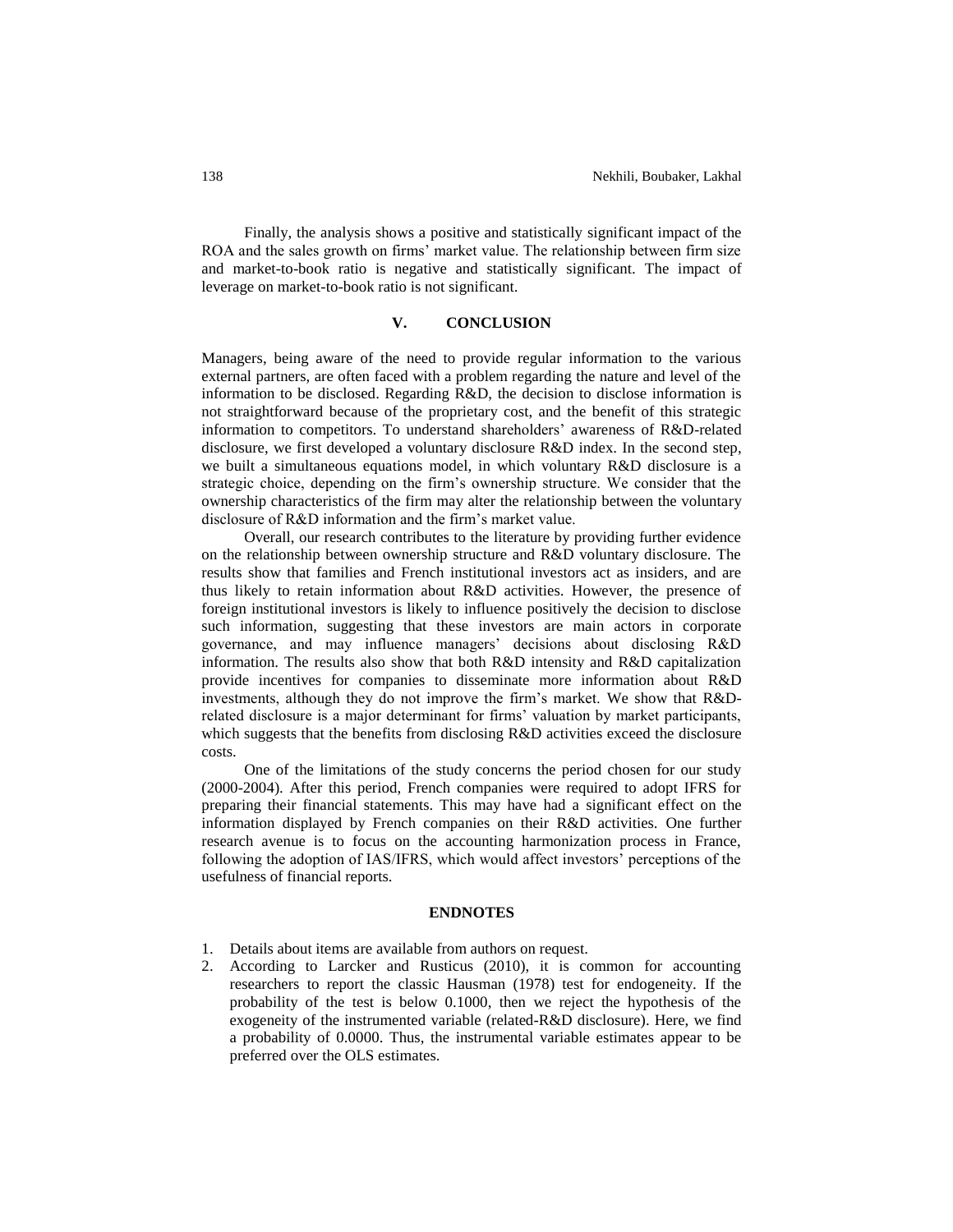#### **REFERENCES**

- Ahmed, K., and J.K. Courtis, 1999, "Associations between Corporate Characteristics and Disclosure Levels in Annual Reports: A Meta-analysis," *British Accounting Review*, 31, 35-61.
- Anderson, R., S. Mansi, and D. Reeb, 2003, "Founding Family Ownership and the Agency Cost of Debt," *Journal of Financial Economics*, 68, 263-285.
- Ashiq, A., T.Y. Chen, and S. Radhakrishnan, 2007, "Corporate Disclosure by Family Firm," *Journal of Accounting and Economics*, 44, 238-286.
- Banghøj, J. and T. Plenborg, 2008, "Value Relevance of Voluntary Disclosure in the Annual Report," *Accounting and Finance*, 48, 159-180.
- Botosan, C.A., 1997, "Disclosure Level and the Cost of Equity Capital," *The Accounting Review*, 72, 323-350.
- Cazavan-Jeny, A. and T. Jeanjean, 2006, "The Negative Impact of R&D Capitalization: a Value Relevance Approach," *European Accounting Review*, 15, 37-61.
- Chan, S.H., J. Martin, and J. Kensinger, 1990, "Corporate Research and Development Expenditures and Share Value," *Journal of Financial Economics*, 26, 255-276.
- Chau, G.K. and S.J. Gray, 2002, "Ownership Structure and Corporate Voluntary Disclosure in Hong Kong and Singapore," *International Journal of Accounting*, 37, 247-265.
- Chauvin, K.W. and M. Hirschey, 1993, "Advertising, R&D Expenditures and the Market Value of the Firm," *Financial Management*, 22, 128-140.
- Cooke, T.E., 1992, "The Impact of Size, Stock Market Listings and Industry Type on Disclosure in the Annual Reports of Japanese Listed Corporations," *Accounting and Business Research*, 22, 229-237.
- Ding, Y., G. Entwistle, and H. Stolowy, 2004, "Differences in R&D Disclosure Practices: Evidence in a French and Canadian context," *Advances in International Accounting*, 17, 55-72.
- Dye, R.A., 1985, "Disclosure of Non-proprietary Information," *Journal of Accounting Research*, 23, 123-145.
- Eng, L. and Y. Mak, 2003, "Corporate Governance and Voluntary Disclosure," *Journal of Accounting and Public Policy*, 22, 325-345.
- Entwistle, G.M., 1999, "Exploring the R&D Disclosure Environment," *Accounting Horizons*, 13, 353-385.
- Gelb, D.S., 2002, "Intangible Assets and Firms' Disclosures: An Empirical Investigation," *Journal of Business Finance and Accounting*, 29, 457-476.
- Haggard, K.S., X. Martin, and R. Periera, 2008, "Does Voluntary Disclosure Improve Stock Price Informativeness?" *Financial Management*, 37, 747-768.
- Hannifa, R.M. and T.E. Cooke, 2002, "Culture, Corporate Governance and Disclosure in Malaysian Corporations," *Abacus*, 38, 317-349.
- Hausman, J.A., 1978, "Specification Tests in Econometrics," *Econometrica*, 46, 1251- 1271.
- Healy, P.M. and K.G. Palepu, 1993, "The Effect of Firms' Financial Disclosure Strategies on Stock Prices," *Accounting Horizons*, 7, 1-11.